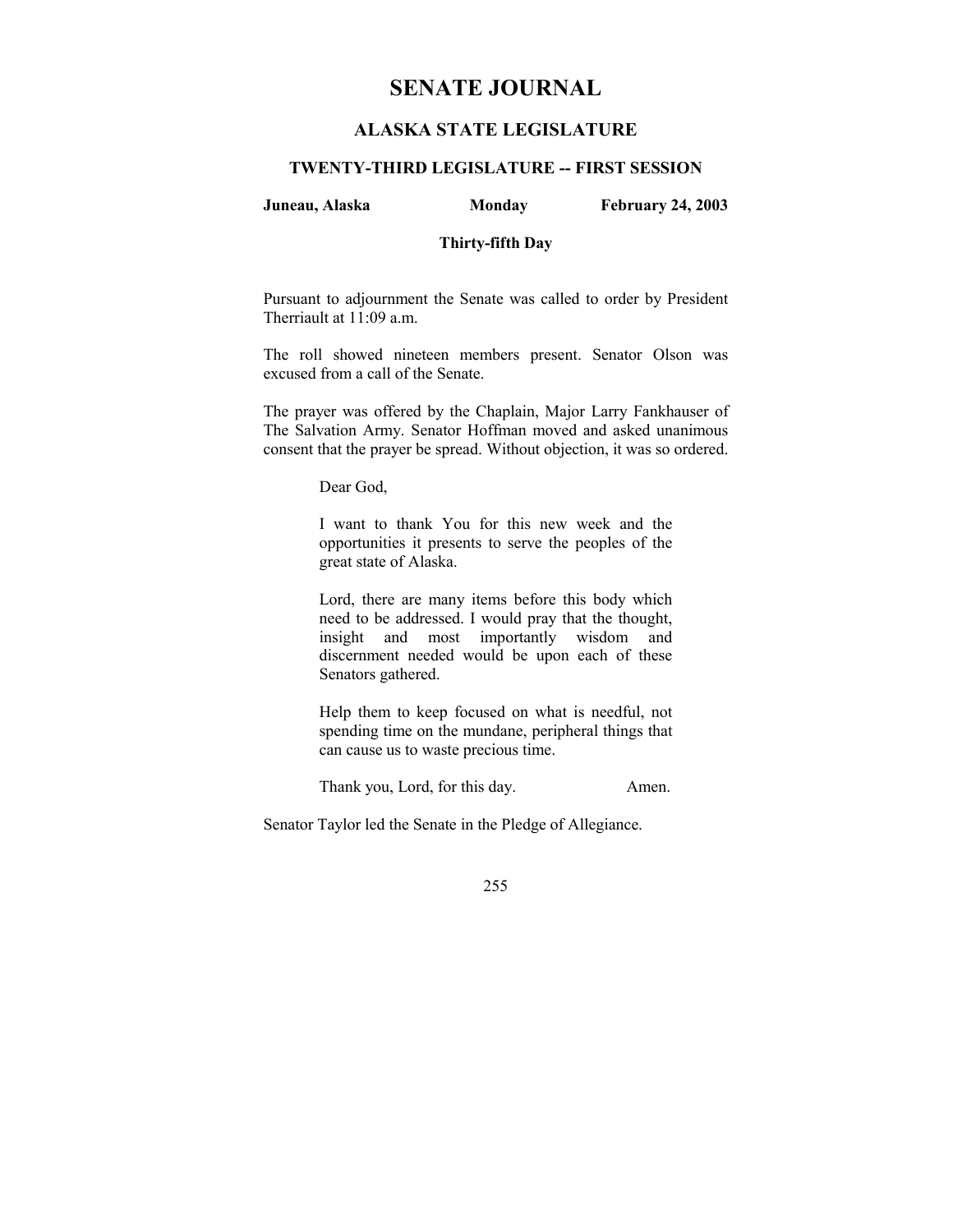# **Certification**

Senator Ben Stevens moved and asked unanimous consent that the journals for the thirty-second through thirty-fourth legislative days be approved as certified by the Secretary. Without objection, it was so ordered.

## **Messages from the House**

Message dated February 21 was read, stating the House passed and transmitted for consideration:

## **First Reading and Reference of House Resolutions**

### **HCR 6**

CS FOR HOUSE CONCURRENT RESOLUTION NO. 6(FSH) BY THE HOUSE SPECIAL COMMITTEE ON FISHERIES,

> Relating to the continuation of the Joint Legislative Salmon Industry Task Force until 2004.

was read the first time and referred to the Resources Committee.

## **Standing Committee Reports**

# **SB 49**

The State Affairs Committee considered SENATE BILL NO. 49 "An Act making corrective amendments to the Alaska Statutes as recommended by the revisor of statutes; and providing for an effective date" and recommended it be replaced with

CS FOR SENATE BILL NO. 49(STA)

Signing do pass: Senator Taylor, Chair; Senators Hoffman, Cowdery, Dyson, Guess.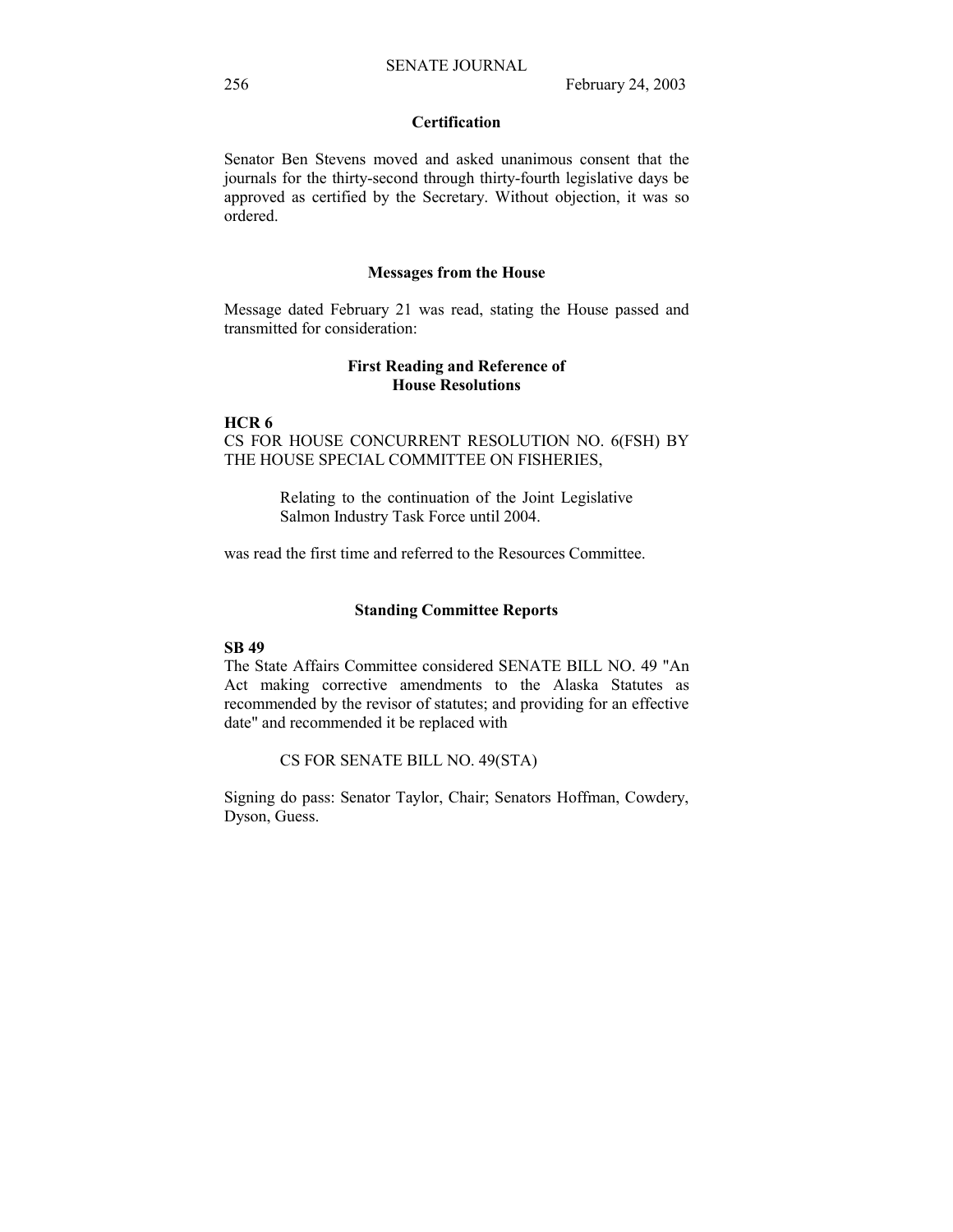February 24, 2003 257

The following fiscal information was published today: Fiscal Note No. 1, zero, Senate State Affairs Committee

The bill was referred to the Judiciary Committee.

## **Consideration of the Calendar**

## **Citations**

Honoring – Judge Thomas Jahnke Senator(s) Taylor, Therriault, Ogan, Cowdery, Davis, Elton, Guess, Green, Hoffman, Lincoln, Ben Stevens, Wilken, Dyson, Gary Stevens Representative(s) Williams, Wilson

Honoring – Sheldon Jackson College Senator(s) Taylor, Therriault, Bunde, Ogan, Guess, Cowdery, Davis, Elton, Green, Hoffman, Lincoln, Ben Stevens, Wilken, Dyson, Ellis, Gary Stevens Representative(s) Wilson

Honoring – Dean Larson, Retirement from the West Coast Hockey League Anchorage Aces Representative(s) McGuire Senator(s) Ben Stevens, Therriault, Ogan, Guess, Cowdery, Davis, Elton, Green, Hoffman, Lincoln, Taylor, Wilken, Dyson, Gary Stevens

In Memoriam – Sara Elaine Atwood Senator(s) Ben Stevens, Therriault, Bunde, Ogan, Guess, Cowdery, Davis, Elton, Green, Hoffman, Lincoln, Taylor, Wilken, Dyson, Gary Stevens Representative(s) Heinze

Senator Ben Stevens moved and asked unanimous consent that the citations be adopted. Without objection, the citations were adopted and referred to the Secretary for transmittal.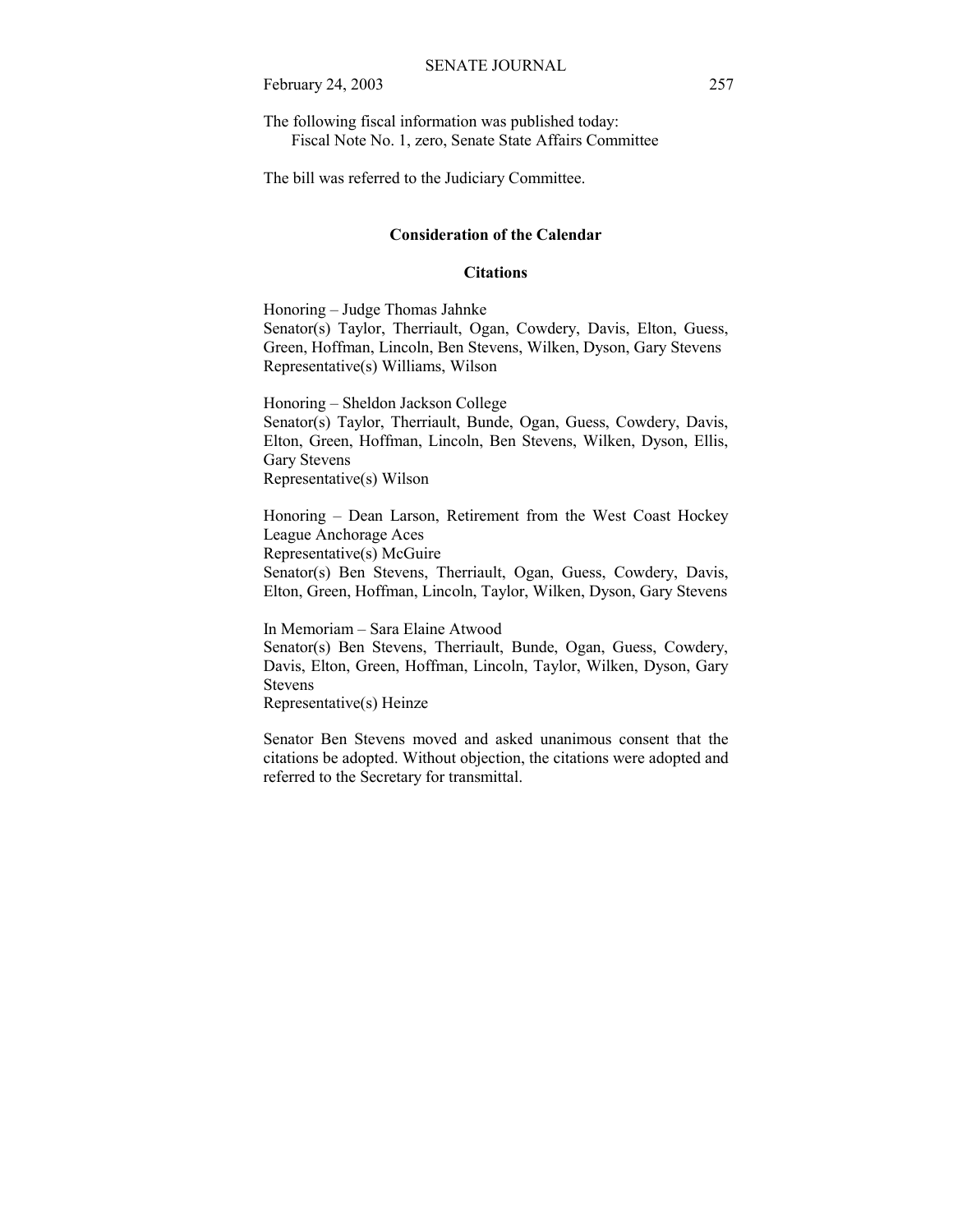## **Unfinished Business**

Senator Ben Stevens moved and asked unanimous consent that the following citation be made a special order of business. Without objection, it was so ordered.

#### **Special Order of Business**

Honoring – Representative Jeannette James Representative(s) Coghill Senator(s) Therriault, Bunde, Dyson, Gary Stevens, Cowdery, Davis, Elton, Green, Guess, Hoffman, Lincoln, Ben Stevens, Taylor, Wilken

Senator Ben Stevens moved and asked unanimous consent that the citation be adopted. Without objection, the citation was adopted and referred to the Secretary for transmittal.

Senator Taylor moved and asked unanimous consent to be excused from the Senate, not subject to a call, on February 26. Without objection, Senator Taylor was excused.

Senator Seekins moved and asked unanimous consent to extend a prior excusal (page 228) in order to be excused from a call of the Senate on March 4, to evening plane time. Without objection, Senator Seekins was excused.

## **SB 9**

Senator French moved and asked unanimous consent to be shown as a cosponsor on SENATE BILL NO. 9 "An Act relating to the evaluation and cleanup of sites where certain controlled substances may have been manufactured or stored; and providing for an effective date." Without objection, it was so ordered.

## **SB 22**

Senator French moved and asked unanimous consent to be shown as a cosponsor on SENATE BILL NO. 22 "An Act limiting the factors that may be considered in making a crime victims' compensation award in cases of sexual assault or sexual abuse of a minor." Without objection, it was so ordered.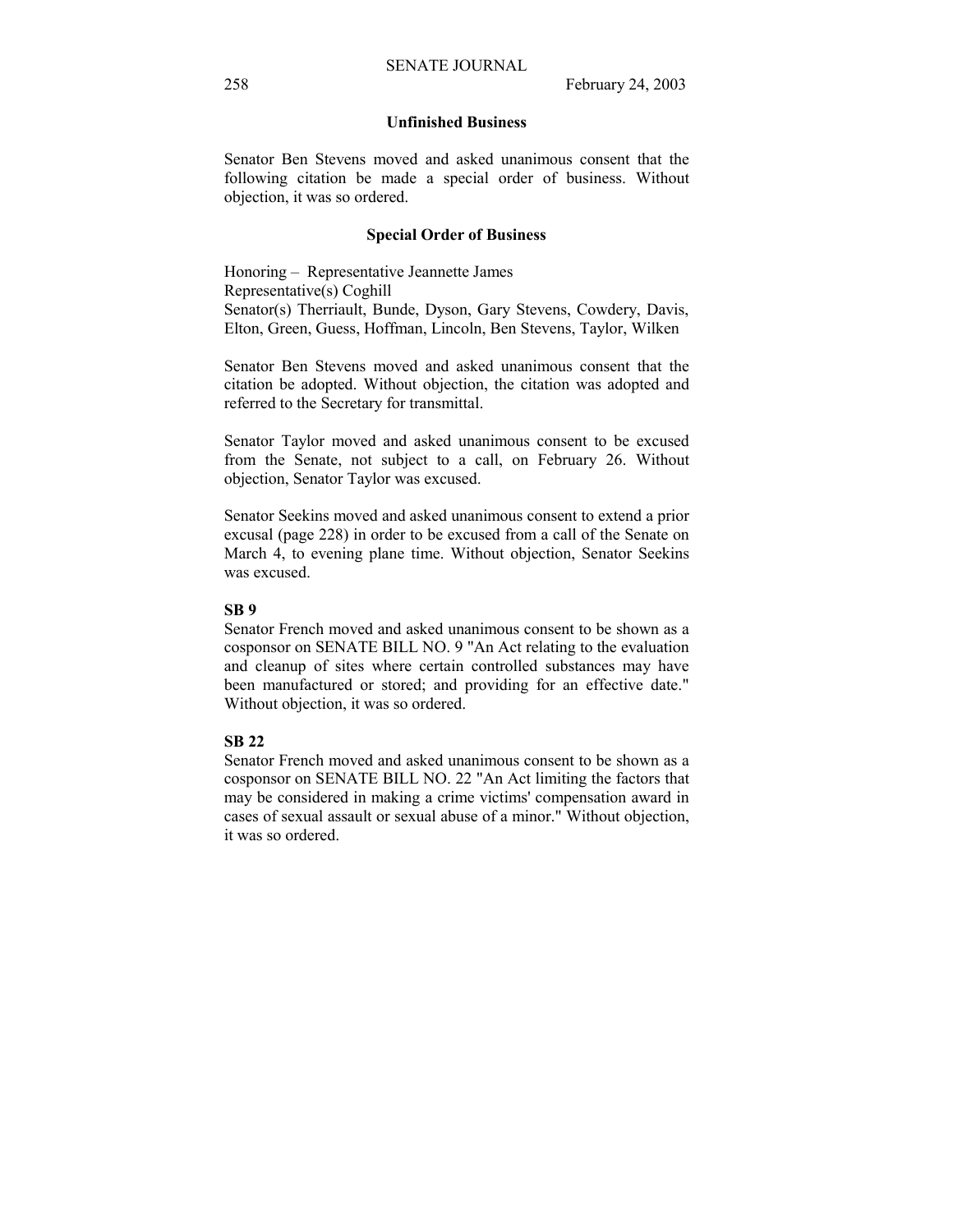February 24, 2003 259

## **SB 24**

Senator French moved and asked unanimous consent to be shown as a cosponsor on SENATE BILL NO. 24 "An Act providing special absentee ballots for voters in remote areas." Without objection, it was so ordered.

## **SB 33**

Senator French moved and asked unanimous consent to be shown as a cosponsor on SENATE BILL NO. 33 "An Act relating to reporting of donations to and money or other donations spent, given, or paid by political parties." Without objection, it was so ordered.

## **SB 34**

Senator French moved and asked unanimous consent to be shown as a cosponsor on SENATE BILL NO. 34 "An Act relating to electronic mail activities and making certain electronic mail activities unfair methods of competition or unfair or deceptive acts or practices under the Act enumerating unfair trade practices and consumer protections." Without objection, it was so ordered.

## **SB 47**

Senator French moved and asked unanimous consent to be shown as a cosponsor on SENATE BILL NO. 47 "An Act extending the termination date of the Board of Nursing." Without objection, it was so ordered.

# **SB 65**

Senator French moved and asked unanimous consent to be shown as a cosponsor on SENATE BILL NO. 65 "An Act authorizing the Department of Corrections to enter into agreements with municipalities for new or expanded public correctional facilities in the Fairbanks North Star Borough, the Matanuska-Susitna Borough, Bethel, and the Municipality of Anchorage." Without objection, it was so ordered.

## **Announcements**

Announcements are at the end of the journal.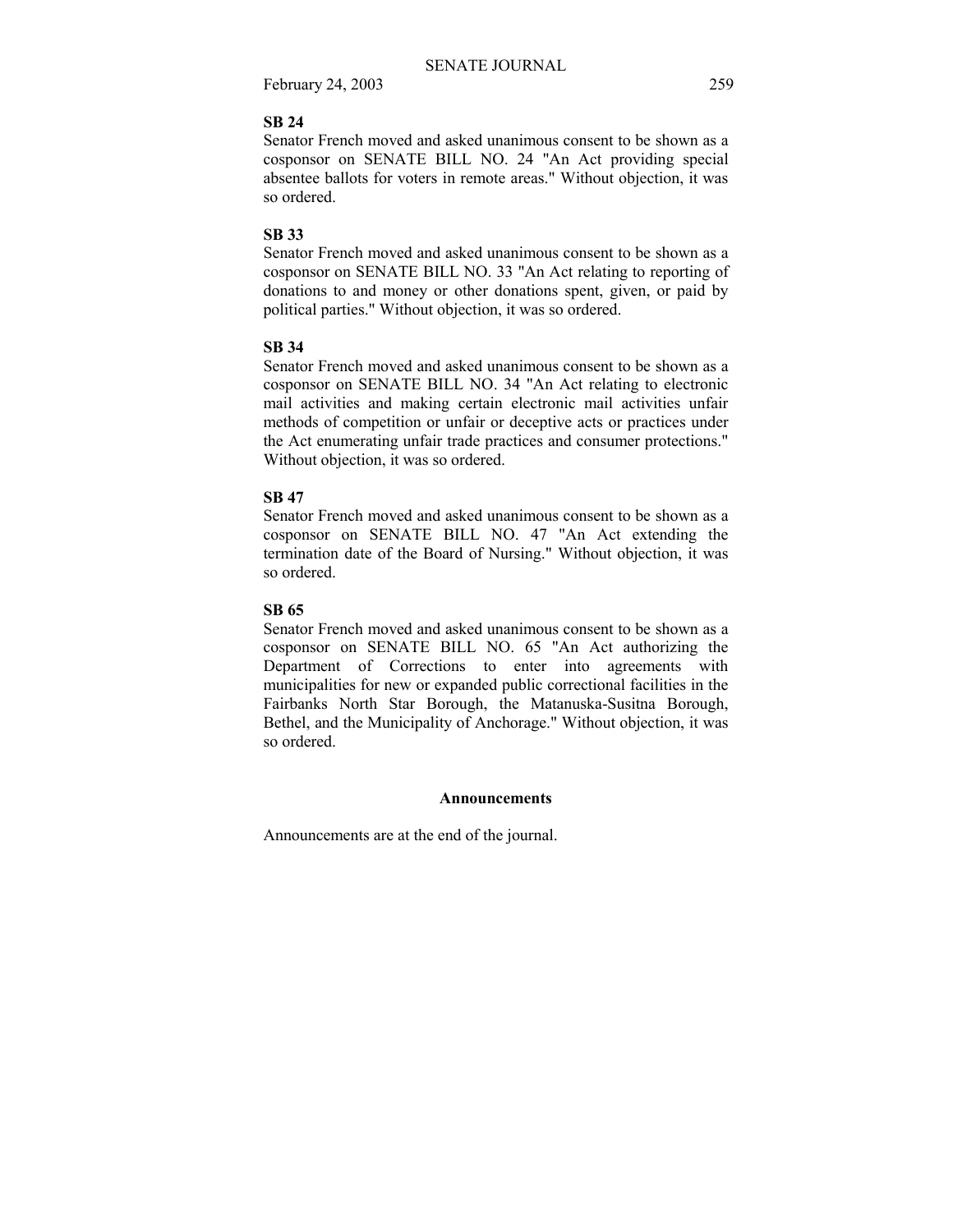# **Adjournment**

Senator Ben Stevens moved and asked unanimous consent that the Senate stand in adjournment until 11:00 a.m., February 26, 2003. Without objection, the Senate adjourned at 11:27 a.m.

> Kirsten Waid Secretary of the Senate

> > February 2003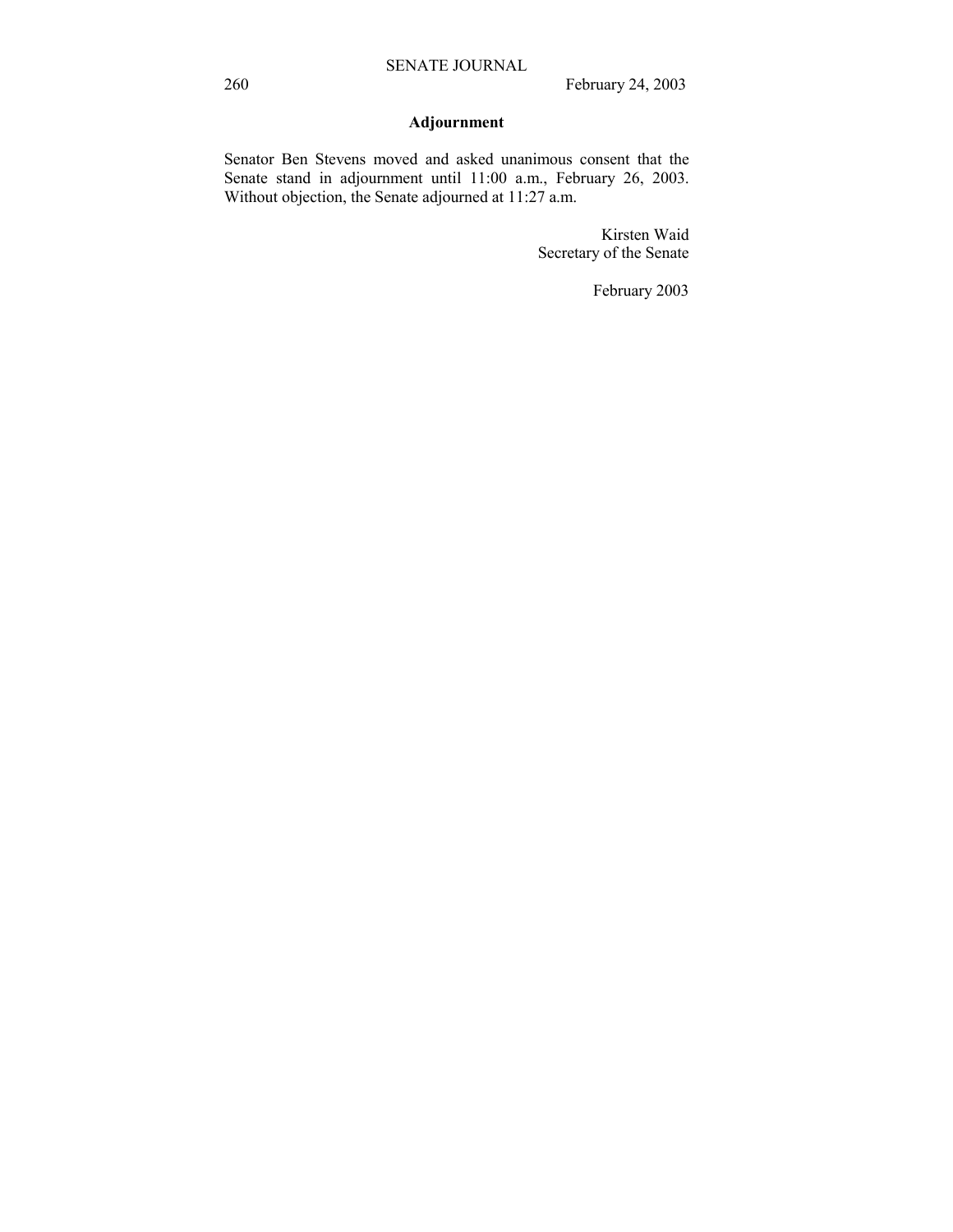#### **Announcements**

Americans with Disabilities Act Notice - Persons with disabilities who require special accommodation or alternative communication formats to access committee meetings may contact the appropriate committee office or the Legislative Information Office in their community. Reasonable advance notice is needed to accommodate the request. For further information, call the ADA Coordinator at 465-3854 Voice/465-4980 TDD.

## **STANDING COMMITTEES**

+ indicates teleconference

= indicates bill previously heard/scheduled

# **COMMUNITY & REGIONAL AFFAIRS**

| <b>Feb 24</b> |           | Monday<br>No Meeting Scheduled            | Fahrenkamp 203                           | 1:30 PM   |
|---------------|-----------|-------------------------------------------|------------------------------------------|-----------|
|               |           |                                           |                                          |           |
| <b>Feb 26</b> |           | Wednesday                                 | <b>Fahrenkamp 203</b>                    | 1:30 PM   |
| $^{+}$        | SB 38     | ADOPTION OF SAFETY CODES                  |                                          |           |
| $+$           | SB 62     |                                           | AK REGIONAL ECONOMIC ASSISTANCE PROGRAM  |           |
| $+$           | SB 63     |                                           | MUNICIPAL ANNEXATIONS AND DETACHMENTS    |           |
| $+$           |           | HCR 2 EXTEND ALASKA RAILROAD TO FT GREELY |                                          |           |
| $+$           | HB 58     | REINSTATEMENT OF NATIVE CORPS             |                                          |           |
| $^{+}$        | 68<br>HB. |                                           | OFFICE OF VICTIMS' RIGHTS: INCLUDE MUNIS |           |
| <b>Feb 28</b> |           | Friday<br>No Meeting Scheduled            | Fahrenkamp 203                           | $1:30$ PM |
|               |           |                                           |                                          |           |

## **FINANCE**

|         |        | Feb 24 Monday                       | <b>Senate Finance 532</b>                       | 9:00 AM |
|---------|--------|-------------------------------------|-------------------------------------------------|---------|
| $=$ $-$ |        |                                     | SB 75 SUPPLEMENTAL APPROPRIATIONS: FAST TRACK   |         |
|         |        | = SB 76 SUPPLEMENTAL APPROPRIATIONS |                                                 |         |
|         |        | Feb 25 Tuesday                      | <b>Senate Finance 532</b>                       | 9:00 AM |
|         |        |                                     | = SB 75 SUPPLEMENTAL APPROPRIATIONS: FAST TRACK |         |
|         |        | = SB 76 SUPPLEMENTAL APPROPRIATIONS |                                                 |         |
|         | Feb 26 | Wednesday                           | <b>Senate Finance 532</b>                       | 8:00 AM |

 -- Time Change -- Key Campaign Presentation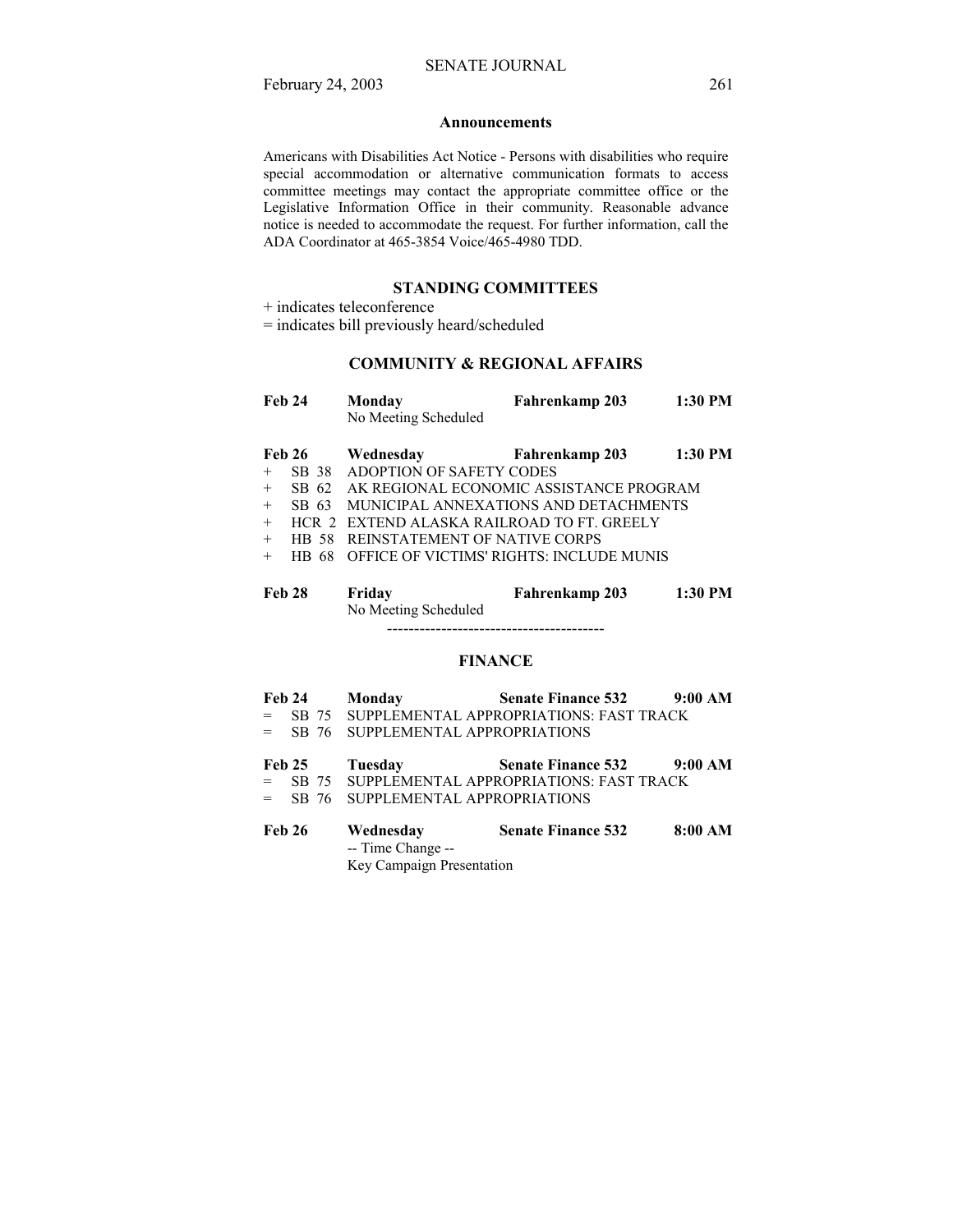# **FINANCE (continued)**

| Feb 27 | Thursday | <b>Senate Finance 532</b>               | 9:00 AM |
|--------|----------|-----------------------------------------|---------|
|        |          | SB 51 BONDS OF BOND BANK AUTHORITY      |         |
| SCR 1  |          | SUPPORT ROADS/HOT SPRINGS LOOP ROAD     |         |
|        |          | Adoption Longevity Pay Increment Policy |         |
|        |          |                                         |         |
|        |          |                                         |         |

# **HEALTH, EDUCATION & SOCIAL SERVICES**

| Feb 24        |        | Monday                                    | <b>Butrovich 205</b> | 1:30 PM   |  |
|---------------|--------|-------------------------------------------|----------------------|-----------|--|
| $^{+}$        | $SB$ 2 | PARENT LIABILITY FOR DAMAGE BY CHILD      |                      |           |  |
|               |        | Bills Previously Heard/Scheduled          |                      |           |  |
|               |        | += SB 25 AHFC LOANS TO EDUCATORS          |                      |           |  |
| <b>Feb 26</b> |        | Wednesday                                 | <b>Butrovich 205</b> | $1:30$ PM |  |
| $+$           |        | SB 41 MEDICAID COSTS AND CRIMES           |                      |           |  |
| $+$           | SB 78  | MEDICAID FOR BREAST & CERVICAL CANCER     |                      |           |  |
| $+$           |        | Overview: AK Statewide Suicide Prevention |                      |           |  |
|               |        | Council                                   |                      |           |  |
| $+$           |        | Bills Previously Heard/Scheduled          |                      |           |  |
|               |        |                                           |                      |           |  |

# **JUDICIARY**

| <b>Feb 24</b>                       | Monday<br>-- Time and Location Change -- | Capitol 122 | 1:00 PM   |  |
|-------------------------------------|------------------------------------------|-------------|-----------|--|
| $^{+}$                              | Joint w/(H) Judiciary                    |             |           |  |
|                                     | Confirmation Hearings:                   |             |           |  |
|                                     | Select Committee on Legislative Ethics - |             |           |  |
|                                     | Dennis "Skip" Cook                       |             |           |  |
|                                     | Shirley McCoy                            |             |           |  |
|                                     | Herman G. Walker, Jr                     |             |           |  |
| <b>Feb 26</b>                       | Wednesday                                | Capitol 122 | $1:00$ PM |  |
|                                     | -- Time and Location Change --           |             |           |  |
| $+$                                 | Joint $w/(H)$ Judiciary                  |             |           |  |
|                                     | Confirmation Hearings:                   |             |           |  |
|                                     | Judicial Council - Bill Gordon           |             |           |  |
| Violent Crimes Compensation Board - |                                          |             |           |  |
|                                     | LeRoy Barker, Gerad G. Godfrey           |             |           |  |
| $^{+}$                              | Overview: Partners for Progress,         |             |           |  |
|                                     | Therapeutic/Wellness Courts, Electronic  |             |           |  |
|                                     | Monitoring for Alcohol Related Offenders |             |           |  |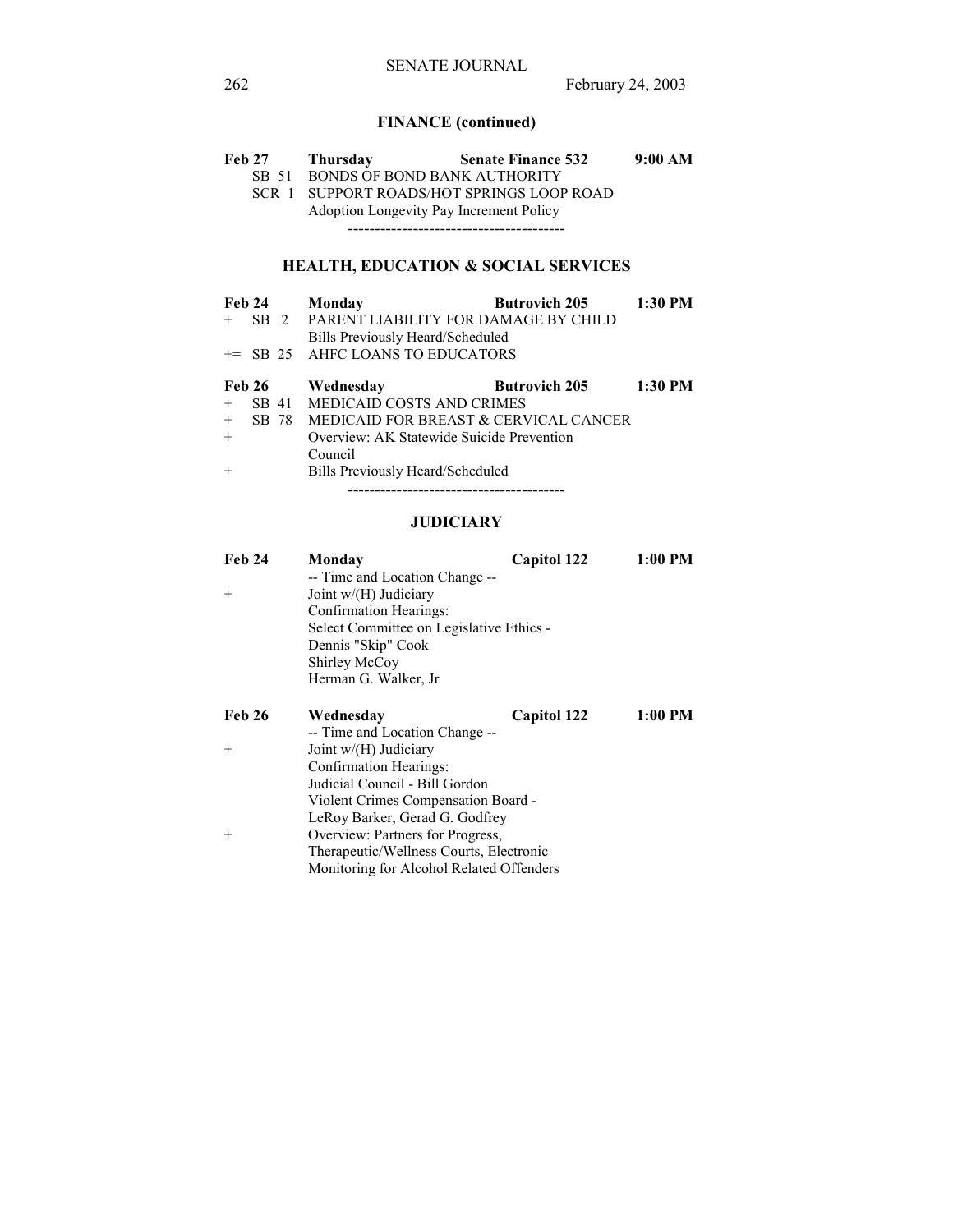February 24, 2003 263

# **JUDICIARY (continued)**

| Feb 28 | Fridav               | Beltz 211 | 1:30 PM |
|--------|----------------------|-----------|---------|
|        | No Meeting Scheduled |           |         |
|        |                      |           |         |

**LABOR & COMMERCE**

| <b>Feb 25</b> | Tuesday                       | - Beltz 211                                    | 1:30 PM |
|---------------|-------------------------------|------------------------------------------------|---------|
|               |                               | + SB 72 EXTEND REGULATORY COMMISSION OF ALASKA |         |
|               | SB 47 EXTEND BOARD OF NURSING |                                                |         |

SB 48 EXTEND BOARD OF MIDWIVES

| Feb 26 | Wednesday                        | <b>Senate Finance 532</b> | $3:15$ PM |
|--------|----------------------------------|---------------------------|-----------|
|        | -- Time and Location Change --   |                           |           |
|        | Joint $w/(H)$ Labor and Commerce |                           |           |
|        | Confirmation Hearings:           |                           |           |
|        | Regulatory Commission of Alaska- |                           |           |
|        | Dave Harbour, Mark Johnson       |                           |           |
|        |                                  |                           |           |

| <b>Feb 27</b> | <b>Thursday</b>                        | <b>Beltz 211</b> | $1:30$ PM |
|---------------|----------------------------------------|------------------|-----------|
|               | + SB 73 AIDEA AUTHORITY TO ISSUE BONDS |                  |           |
|               | SB 43 EXTEND STATE MEDICAL BOARD       |                  |           |

+ SB 54 OVERTIME PAY FOR AIRLINE EMPLOYEES Bills Previously Heard/Scheduled

----------------------------------------

## **RESOURCES**

| <b>Feb 24</b><br>$^{+}$<br>$^{+}$<br>$+$ | SCR <sub>3</sub><br>$HCR$ 6<br>SB 74<br>HB 69 | Monday<br>EXTEND JT LEG SALMON INDUSTRY TASK FORCE<br>EXTEND JT LEG SALMON INDUSTRY TASK FORCE<br>DISCHARGE PREVENTION & CONTINGENCY PLANS<br>REGULATION OF SHALLOW NATURAL GAS<br><no <br="" be="" public="" taken="" testimony="" will="">sub-committee assignment&gt;</no> | <b>Butrovich 205</b> | $3:30$ PM |
|------------------------------------------|-----------------------------------------------|-------------------------------------------------------------------------------------------------------------------------------------------------------------------------------------------------------------------------------------------------------------------------------|----------------------|-----------|
| <b>Feb 26</b>                            |                                               | Wednesday<br>Confirmation Hearing:<br>AK Oil and Gas Conservation Commission -<br>Sarah H. Palin, Randy Ruedrich                                                                                                                                                              | <b>Butrovich 205</b> | 3:30 PM   |
| <b>Feb 28</b>                            |                                               | Friday<br>No Meeting Scheduled                                                                                                                                                                                                                                                | <b>Butrovich 205</b> | 3:30 PM   |

----------------------------------------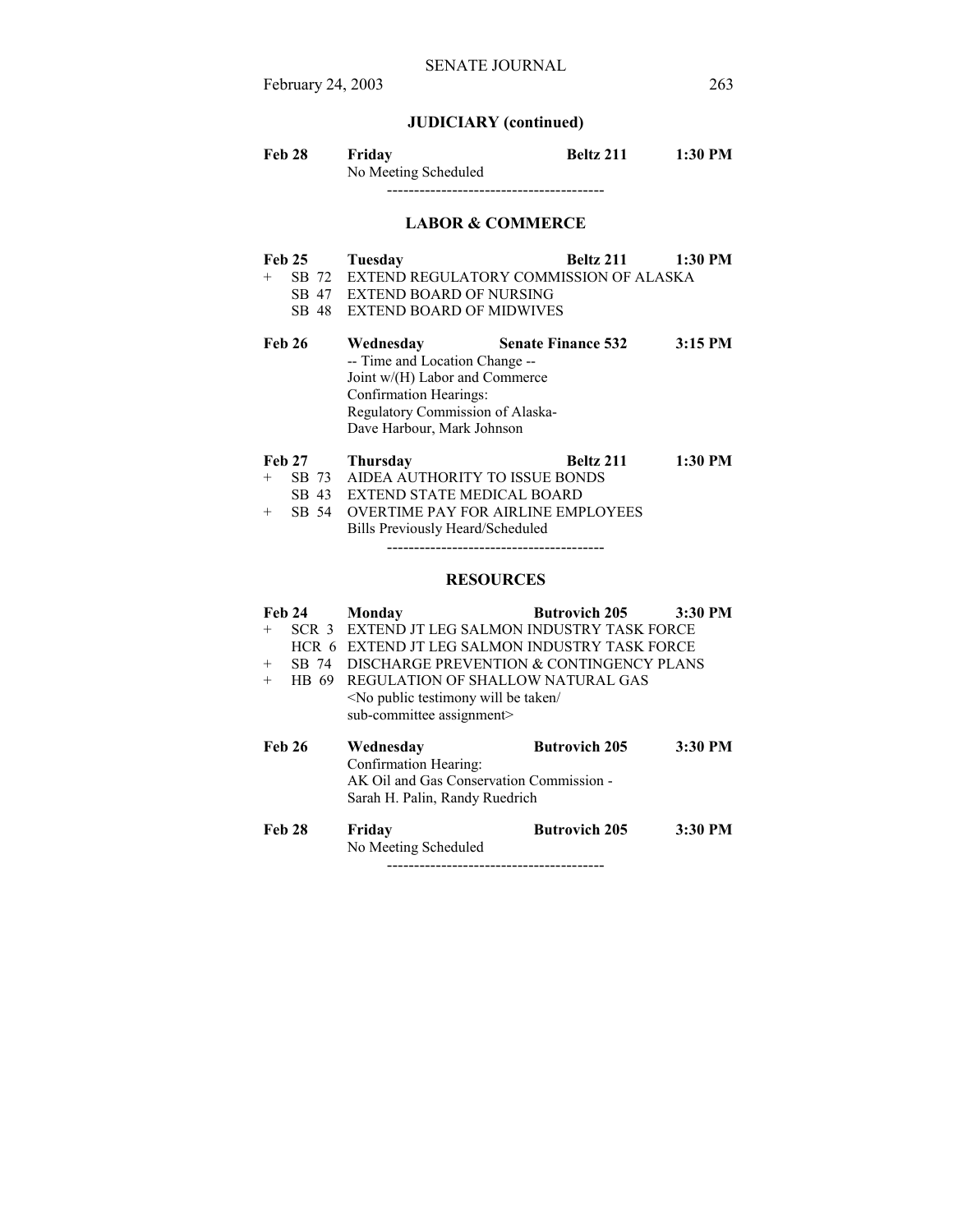# **STATE AFFAIRS**

| <b>Feb 25</b> | Tuesday                                | <b>Beltz 211</b> | 3:30 PM |  |  |
|---------------|----------------------------------------|------------------|---------|--|--|
|               | No Meeting Scheduled                   |                  |         |  |  |
| <b>Feb 27</b> | Thursday                               | Beltz 211        | 3:30 PM |  |  |
|               | Confirmation Hearings:                 |                  |         |  |  |
|               | Commissioner, Dept of Administration - |                  |         |  |  |
|               | Mike Miller                            |                  |         |  |  |
|               | Commissioner, Dept of Public Safety -  |                  |         |  |  |
|               | <b>Bill Tandeske</b>                   |                  |         |  |  |
|               | State Commission on Human Rights -     |                  |         |  |  |
|               | <b>Grace Merkes</b>                    |                  |         |  |  |
|               | Lester Lunceford                       |                  |         |  |  |
|               | Robert B. Sawyer, Jr                   |                  |         |  |  |
|               | AK Public Offices Commission -         |                  |         |  |  |
|               | Larry D. Wood                          |                  |         |  |  |
|               |                                        |                  |         |  |  |

# **TRANSPORTATION**

| <b>Feb 25</b>          | Tuesday                                                                                       | <b>Butrovich 205</b>                                               | 1:30 PM   |
|------------------------|-----------------------------------------------------------------------------------------------|--------------------------------------------------------------------|-----------|
| SB 31                  | $\le$ Bill Hearing Postponed to 3/11>                                                         | RAILROAD UTILITY CORRIDOR TO & IN CANADA                           |           |
|                        | Confirmation Hearing:<br>Commissioner, Dept of Transportation and<br><b>Public Facilities</b> |                                                                    |           |
| <b>Feb 27</b><br>SB 71 | <b>Thursday</b>                                                                               | <b>Butrovich 205</b><br><b>TRANSPORTATION ENHANCEMENT PROJECTS</b> | $1:30$ PM |
| Mar 04                 | Tuesday<br>No Meeting Scheduled                                                               | <b>Butrovich 205</b>                                               | 1:30 PM   |
| <b>Mar 06</b>          | <b>Thursday</b><br>No Meeting Scheduled                                                       | <b>Butrovich 205</b>                                               | 1:30 PM   |
| Mar 11                 | Tuesday<br>$\sim$                                                                             | Terry Miller 104                                                   | 1:30 PM   |

 -- Location Change -- = SB 31 RAILROAD UTILITY CORRIDOR TO & IN CANADA <Bill Hearing Postponed to 3/18/03> Joint w/(H) Transportation Port of Bellingham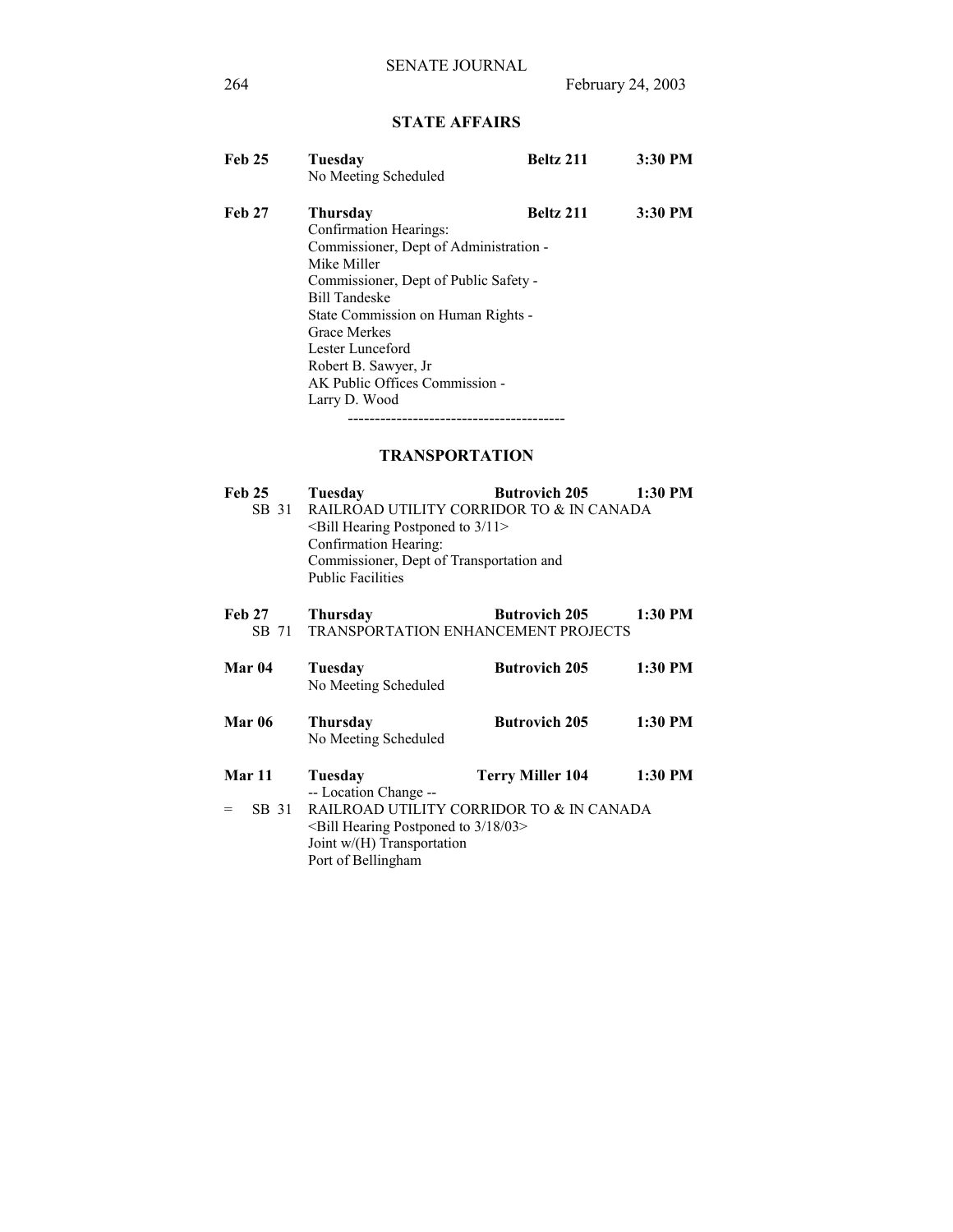# **TRANSPORTATION (continued)**

| <b>Mar 13</b> | Thursday                       | <b>Terry Miller 104</b> | $1:15$ PM |
|---------------|--------------------------------|-------------------------|-----------|
|               | -- Time and Location Change -- |                         |           |
|               | Joint $w/(H)$ Transportation   |                         |           |
|               | Airport Bond Issues            |                         |           |

| <b>Mar 18</b> | Tuesday                          | <b>Butrovich 205</b>                                 | $1:30$ PM |
|---------------|----------------------------------|------------------------------------------------------|-----------|
|               | -- Rescheduled from $3/11/03$ -- |                                                      |           |
|               |                                  | $\pm$ SB 31 RAILROAD UTILITY CORRIDOR TO & IN CANADA |           |

| <b>Mar 25</b> | Tuesday | <b>Butrovich 205</b>                         | $1:30$ PM |
|---------------|---------|----------------------------------------------|-----------|
|               |         | $+=$ SB 40 CONSTRUCTION OF HIGHWAYS BY DOTPF |           |

----------------------------------------

## **JOINT COMMITTEES**

## **ARMED SERVICES COMMITTEE**

| Mar 11 | Tuesday                           | <b>Senate Finance 532</b>               | $1:00$ PM |
|--------|-----------------------------------|-----------------------------------------|-----------|
|        | Military Legislative Address:     |                                         |           |
|        |                                   |                                         |           |
|        | USAF Commander, Alaska Command    |                                         |           |
|        | Brigadier General Craig Campbell, |                                         |           |
|        |                                   | Adjutant General, Alaska National Guard |           |
|        |                                   |                                         |           |

## **LEGISLATIVE BUDGET & AUDIT**

| <b>Mar 27</b> | Thursday                                   | <b>House Finance 519</b> | $4:00 \text{ PM}$ |
|---------------|--------------------------------------------|--------------------------|-------------------|
|               | <b>Audits and Other Committee Business</b> |                          |                   |
|               | Including an Executive Session             |                          |                   |
|               |                                            |                          |                   |

# **OTHER MEETINGS**

# **FISH CAUCUS**

Feb 26 Wednesday Butrovich 205 12:00 PM Alaska Seafood Around the World: Alaska Seafood Marketing Institute ----------------------------------------